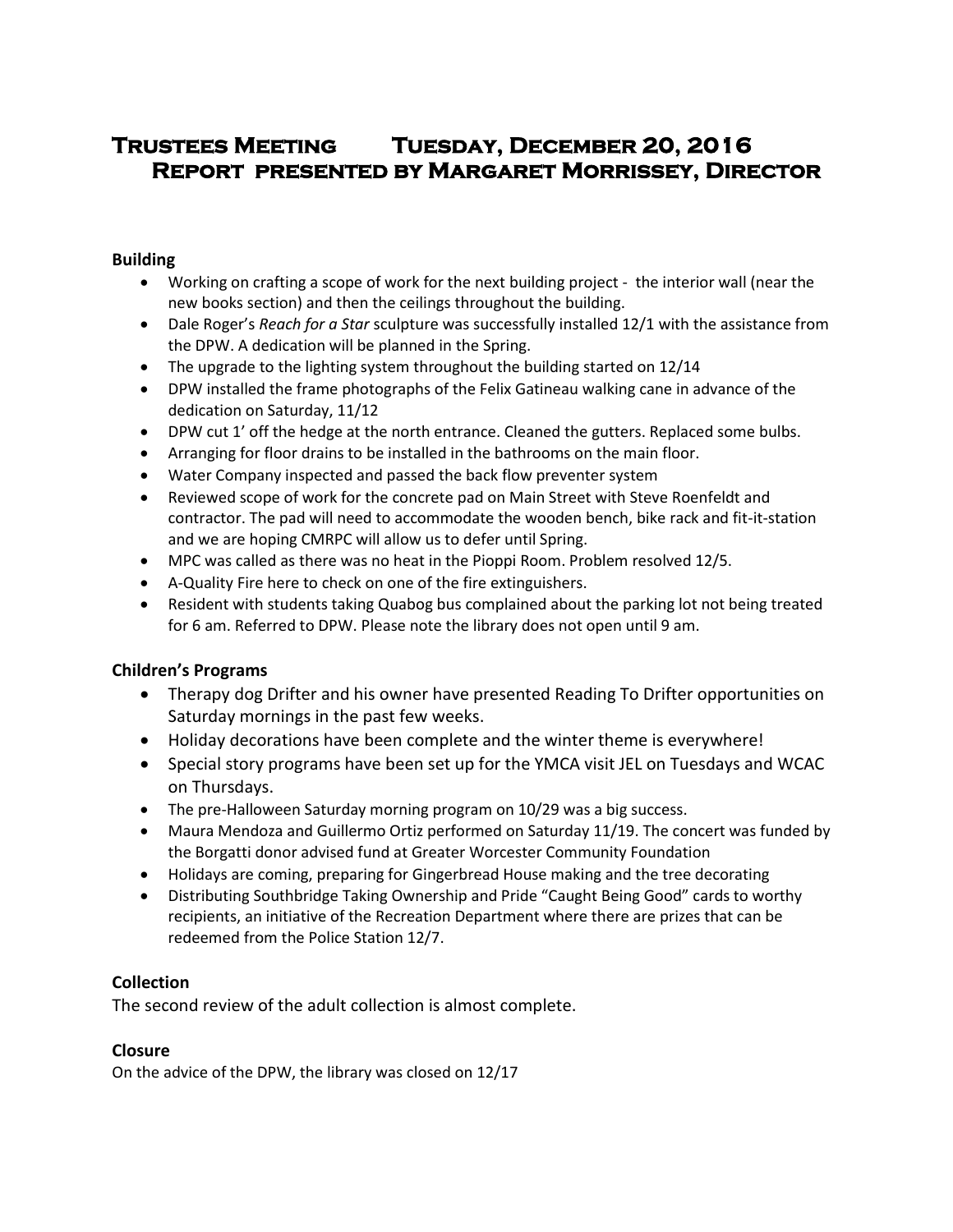# **Friends of JEL**

• Three Gingerbread House Making workshops with 25 participants at each were a huge success. Many of the creators wished to display their work in the display cases in the main hall, enhancing the festive look throughout the building.

#### **Food For Fines**

 Catholic Charities is the beneficiary this year. The volunteers there were most grateful for the many baskets of food we were able to collect for their holiday baskets that will be distributed in the community.

#### **Grants**

 Grant of \$10,000 awarded by MIIA the municipal insurance company, for partial coverage of the installation of the security camera system. The total cost is \$23,329.96

#### **Literacy Volunteers**

Kathy Armstrong is retiring and her 8 h.p.w. position has been advertised.

#### **Long Range Plan**

 The Sub Committee has met on two occasions and library staff is working on providing the statistical data for the report and commenting on the draft.

# **Media and Social Media**

*as of today:*

| 1,511 | subscribers to the eNewsletter | (Constant Contact)             |
|-------|--------------------------------|--------------------------------|
| 797   | "likes" on Facebook            |                                |
| 1,699 | JEL Website Sessions           | November 1 – November 30, 2016 |

# **Meetings**

- Participated in the sub committee on the Long Range Plan.
- The Adult Services Librarian and the Director attended the annual meeting of the Massachusetts Library System. John Palfrey, author and academic was the featured speaker.
- Attended the following meetings
	- o quarterly meeting of the Community Health Network Area 5 (CHNA5) on 10/28
	- o Chamber of Commerce Fun At Five 11/15.
	- o Dual Language meeting at Cole Ave on 11/16
	- o Southbridge Business Partnership kick off meeting 11/17
- Met with two representatives from Department of Children and Families (DCF) to discuss resuming supervised visits in the Children's Room.

#### **Proctoring**

Proctored an exam on 12/19 for a University of Missouri student

#### **Programs**

 Allan Butler presented a program on angling that was sponsored by the Southbridge Cultural Council.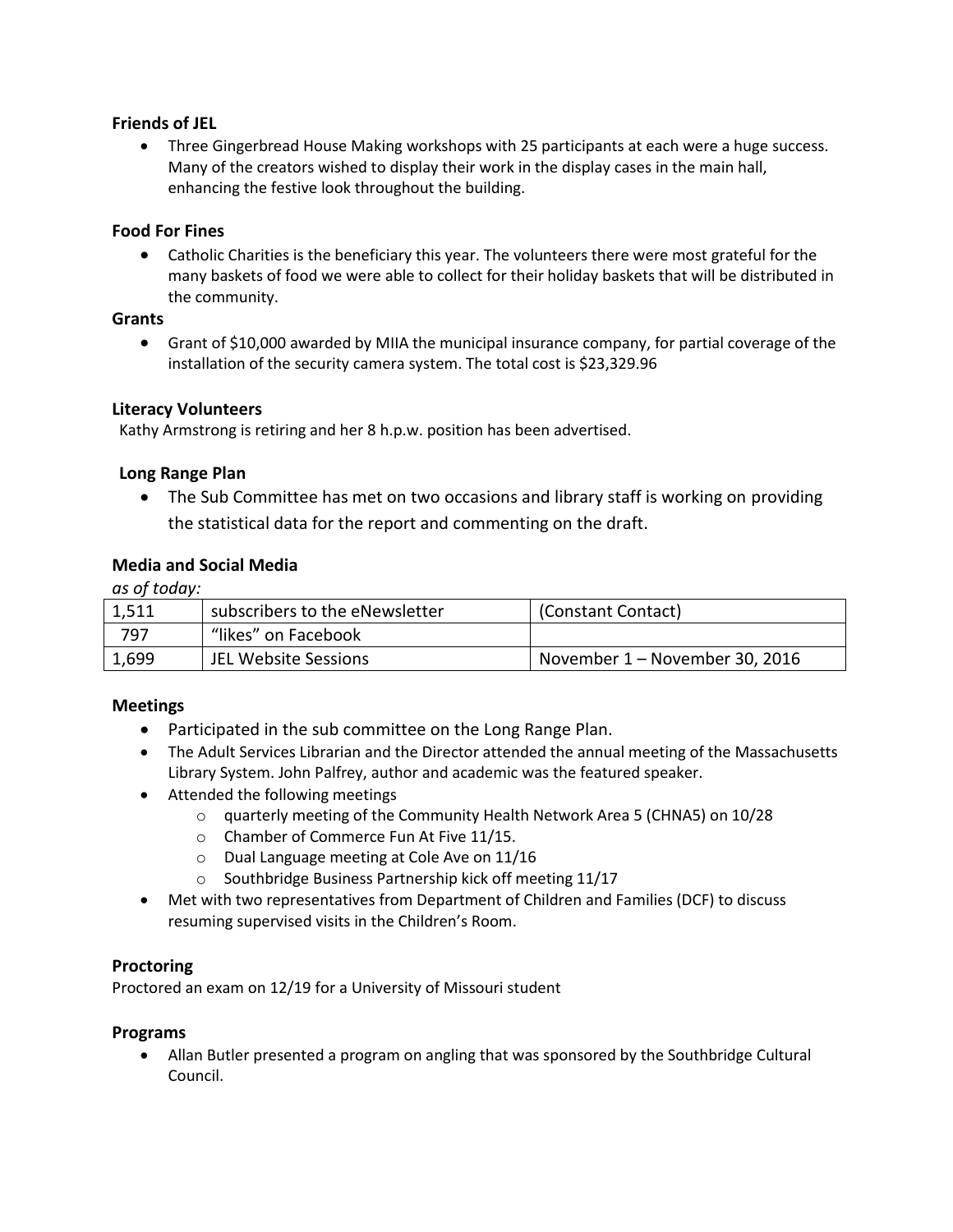- The Felix Gatineau walking cane was dedicated on Saturday, November  $12<sup>th</sup>$  and about 30 family members gathered to celebrate.
- Dan Deedy, Business Manager here to present the FY18 School District Budget Kickoff.
- Krosslink met on 11/3 and 12/1. Celebrating one year in operation.

# **Safety and Security**

- Intoxicated man in the library 11/17
- Two officers came in looking for person on 11/24 and escorted one of the patrons out.
- Patron behavior was considered inappropriate and two patrons were asked to leave when the behavior persisted.
- Staff noticed two books from the display were stolen.
- A patron reported finding the tip and cover to a needle on the main staircase. Staff disposed of in a Sharps container 12/8
- $\bullet$

# **School Department**

- *Empowering Youth Through Literacy* program planning on using animation to interest students in the after-school workshop offered by teacher Eric Burton.
- Attended the Dual Language Steering Committee meeting 12/8 at Cole Ave.

# **Staffing**

- 2 high school students have been hired as 10 h.p.w. page staff. Mackenzie Mercure and Hayden Blackmore are in place.
- The third part of the minimum wage award has been approved by Town Council and will take effect 1/1/17. Five staff will be affected.

# **Survey for WRTA/CMRPC**

• The library is designated as a drop off point for the surveys being distributed by the Central MA Regional Planning for the RTA on the perception of the public regarding the performance of the bus service.

# **Technology**

- C/WMARS continues to work on updating the network access and installing hardware.
- The printers at the circulation computers have been updated on 12/1. Cable has been labeled in preparation for a re-organization in the data closet.
- $\bullet$  Server cabinet installation will be the next project  $1/4/17$ , as well as scanners at all service points.
- Security camera system is being expanded and updated. Quote from American Alarm Systems vendor registered on the state bid list has been accepted. The installation is tentatively scheduled for  $1/18 - 1/20$  and may be sooner, depending on the progress in the Data Room by C/WMARS.

# **Training**

Four staff participated in the webinar on "*The Opioid Epidemic and Your Municipality*"